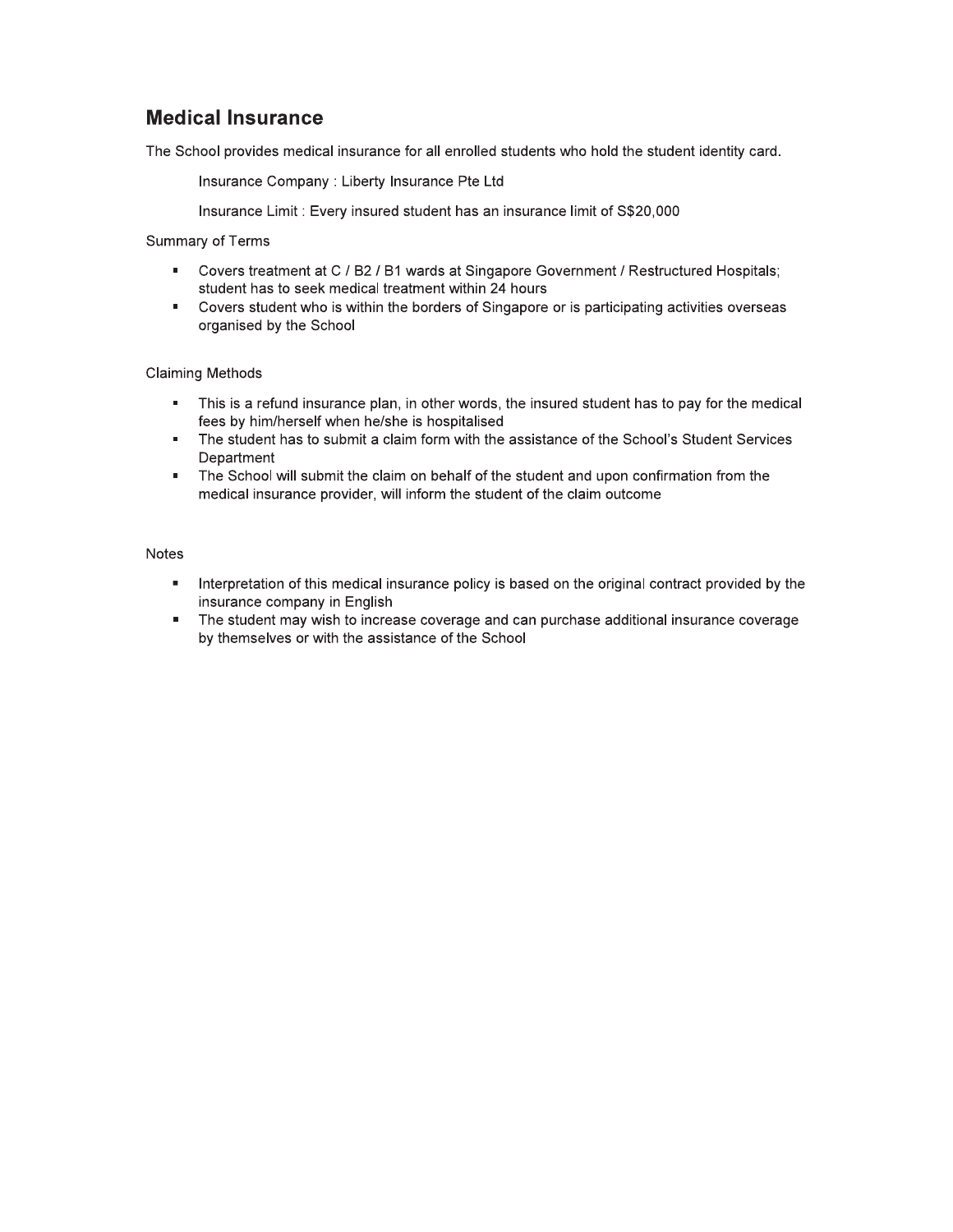

Liberty Insurance Pte Ltd 51 Club Street #03-00 Liberty House Singapore 069428 Tel: 1800-LIBERTY (542 3789)

31 May 2022

To Whom It May Concern

Dear Sir/Madam,

#### **CONFIRMATION – GROUP STUDENT MEDICAL INSURANCE**

We confirm the cover of Group Student Medical Insurance to the following policyholder.

The insurance is subject to the terms and conditions of the Master Policy issued to the policyholder.

| <b>Policy Number</b>       | : SD22M03116                                                                                          |
|----------------------------|-------------------------------------------------------------------------------------------------------|
| <b>Policy holder</b>       | : KINGSTON INTERNATIONAL SCHOOL PTE. LTD.                                                             |
| <b>Period of Insurance</b> | : 01 June 2022 to 31 May 2023                                                                         |
| Coverage                   | : Student Medical Insurance                                                                           |
|                            | C/B2/B1 Ward (in Government and Restructured Hospitals)<br>$\sim$                                     |
|                            | Annual overall limit of S\$20,000 per student                                                         |
|                            | 24 hours coverage in Singapore and overseas (if student is involved in school-<br>related activities) |
| <b>Insured Persons</b>     | All international students on compulsory basis<br>$\ddot{\cdot}$                                      |
|                            | All local students on compulsory basis                                                                |
| Thank you.                 |                                                                                                       |

Yours faithfully

Jennie Tan Vice President – A&H Underwriting

This is a computer generated document, no signature is required